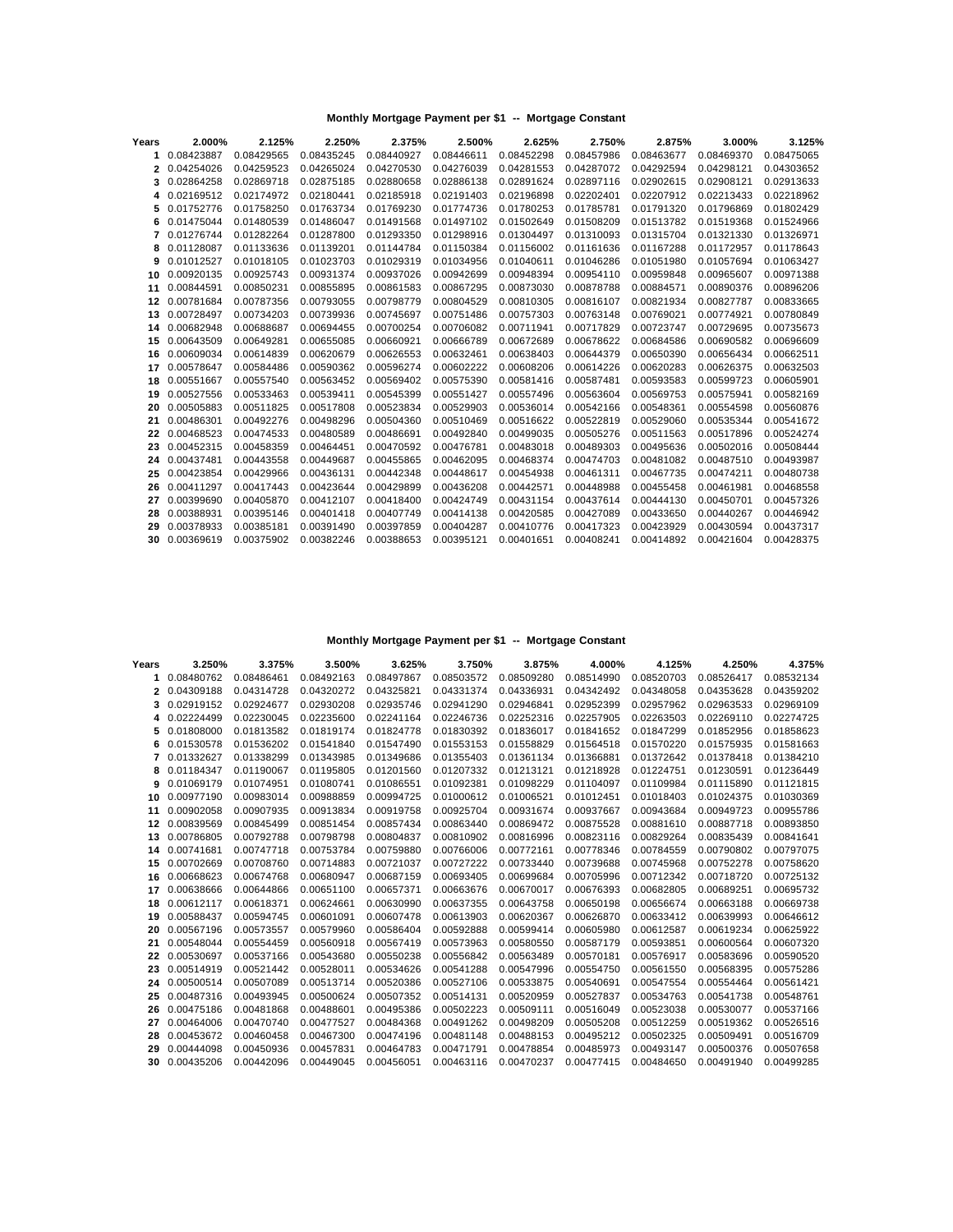| Years | 4.500%     | 4.625%     | 4.750%     | 4.875%     | 5.000%     | 5.125%     | 5.250%     | 5.375%     | 5.500%     | 5.625%     |
|-------|------------|------------|------------|------------|------------|------------|------------|------------|------------|------------|
| 1     | 0.08537852 | 0.08543573 | 0.08549296 | 0.08555021 | 0.08560748 | 0.08566478 | 0.08572209 | 0.08577943 | 0.08583678 | 0.08589416 |
| 2     | 0.04364781 | 0.04370364 | 0.04375951 | 0.04381543 | 0.04387139 | 0.04392739 | 0.04398344 | 0.04403953 | 0.04409566 | 0.04415183 |
| 3     | 0.02974692 | 0.02980282 | 0.02985878 | 0.02991481 | 0.02997090 | 0.03002705 | 0.03008327 | 0.03013955 | 0.03019590 | 0.03025231 |
| 4     | 0.02280349 | 0.02285981 | 0.02291622 | 0.02297271 | 0.02302929 | 0.02308596 | 0.02314271 | 0.02319955 | 0.02325648 | 0.02331349 |
| 5     | 0.01864302 | 0.01869991 | 0.01875691 | 0.01881402 | 0.01887123 | 0.01892856 | 0.01898598 | 0.01904352 | 0.01910116 | 0.01915891 |
| 6     | 0.01587403 | 0.01593156 | 0.01598922 | 0.01604701 | 0.01610493 | 0.01616298 | 0.01622115 | 0.01627946 | 0.01633789 | 0.01639645 |
|       | 0.01390016 | 0.01395837 | 0.01401674 | 0.01407525 | 0.01413391 | 0.01419272 | 0.01425168 | 0.01431079 | 0.01437004 | 0.01442945 |
| 8     | 0.01242323 | 0.01248215 | 0.01254124 | 0.01260049 | 0.01265992 | 0.01271952 | 0.01277928 | 0.01283922 | 0.01289932 | 0.01295960 |
| 9     | 0.01127759 | 0.01133723 | 0.01139705 | 0.01145707 | 0.01151727 | 0.01157767 | 0.01163826 | 0.01169903 | 0.01176000 | 0.01182115 |
| 10    | 0.01036384 | 0.01042420 | 0.01048477 | 0.01054556 | 0.01060655 | 0.01066776 | 0.01072917 | 0.01079079 | 0.01085263 | 0.01091467 |
| 11    | 0.00961873 | 0.00967982 | 0.00974115 | 0.00980270 | 0.00986449 | 0.00992651 | 0.00998875 | 0.01005123 | 0.01011393 | 0.01017687 |
| 12    | 0.00900008 | 0.00906191 | 0.00912399 | 0.00918632 | 0.00924890 | 0.00931174 | 0.00937482 | 0.00943814 | 0.00950172 | 0.00956555 |
| 13    | 0.00847871 | 0.00854128 | 0.00860411 | 0.00866722 | 0.00873060 | 0.00879424 | 0.00885816 | 0.00892234 | 0.00898679 | 0.00905150 |
| 14    | 0.00803376 | 0.00809706 | 0.00816065 | 0.00822454 | 0.00828871 | 0.00835317 | 0.00841791 | 0.00848294 | 0.00854826 | 0.00861386 |
| 15    | 0.00764993 | 0.00771397 | 0.00777832 | 0.00784297 | 0.00790794 | 0.00797320 | 0.00803878 | 0.00810465 | 0.00817083 | 0.00823732 |
| 16    | 0.00731576 | 0.00738053 | 0.00744563 | 0.00751106 | 0.00757681 | 0.00764288 | 0.00770928 | 0.00777600 | 0.00784304 | 0.00791040 |
| 17    | 0.00702247 | 0.00708798 | 0.00715383 | 0.00722002 | 0.00728655 | 0.00735343 | 0.00742064 | 0.00748820 | 0.00755609 | 0.00762432 |
| 18    | 0.00676325 | 0.00682948 | 0.00689607 | 0.00696302 | 0.00703034 | 0.00709801 | 0.00716604 | 0.00723443 | 0.00730316 | 0.00737225 |
| 19    | 0.00653269 | 0.00659964 | 0.00666698 | 0.00673469 | 0.00680278 | 0.00687124 | 0.00694008 | 0.00700928 | 0.00707886 | 0.00714881 |
| 20    | 0.00632649 | 0.00639417 | 0.00646224 | 0.00653070 | 0.00659956 | 0.00666881 | 0.00673844 | 0.00680847 | 0.00687887 | 0.00694966 |
| 21    | 0.00614117 | 0.00620956 | 0.00627836 | 0.00634757 | 0.00641719 | 0.00648721 | 0.00655764 | 0.00662847 | 0.00669970 | 0.00677133 |
| 22    | 0.00597386 | 0.00604296 | 0.00611248 | 0.00618243 | 0.00625281 | 0.00632360 | 0.00639482 | 0.00646645 | 0.00653849 | 0.00661095 |
| 23    | 0.00582221 | 0.00589201 | 0.00596225 | 0.00603294 | 0.00610406 | 0.00617562 | 0.00624761 | 0.00632003 | 0.00639288 | 0.00646615 |
| 24    | 0.00568425 | 0.00575475 | 0.00582570 | 0.00589711 | 0.00596898 | 0.00604129 | 0.00611405 | 0.00618725 | 0.00626089 | 0.00633497 |
| 25    | 0.00555832 | 0.00562951 | 0.00570117 | 0.00577330 | 0.00584590 | 0.00591896 | 0.00599248 | 0.00606645 | 0.00614087 | 0.00621575 |
| 26    | 0.00544304 | 0.00551491 | 0.00558727 | 0.00566011 | 0.00573344 | 0.00580723 | 0.00588150 | 0.00595623 | 0.00603143 | 0.00610709 |
| 27    | 0.00533720 | 0.00540976 | 0.00548281 | 0.00555635 | 0.00563039 | 0.00570491 | 0.00577992 | 0.00585541 | 0.00593137 | 0.00600780 |
| 28    | 0.00523980 | 0.00531302 | 0.00538675 | 0.00546099 | 0.00553574 | 0.00561098 | 0.00568672 | 0.00576295 | 0.00583966 | 0.00591685 |
| 29    | 0.00514993 | 0.00522382 | 0.00529823 | 0.00537316 | 0.00544860 | 0.00552456 | 0.00560101 | 0.00567797 | 0.00575542 | 0.00583336 |
| 30    | 0.00506685 | 0.00514140 | 0.00521647 | 0.00529208 | 0.00536822 | 0.00544487 | 0.00552204 | 0.00559971 | 0.00567789 | 0.00575656 |
|       |            |            |            |            |            |            |            |            |            |            |

| Years | 5.750%        | 5.875%     | 6.000%     | 6.125%     | 6.250%     | 6.375%     | 6.500%     | 6.625%     | 6.750%     | 6.875%     |
|-------|---------------|------------|------------|------------|------------|------------|------------|------------|------------|------------|
| 1.    | 0.08595156    | 0.08600899 | 0.08606643 | 0.08612389 | 0.08618138 | 0.08623889 | 0.08629642 | 0.08635397 | 0.08641154 | 0.08646913 |
|       | 2 0.04420805  | 0.04426431 | 0.04432061 | 0.04437696 | 0.04443334 | 0.04448978 | 0.04454625 | 0.04460277 | 0.04465933 | 0.04471593 |
| 3     | 0.03030879    | 0.03036533 | 0.03042194 | 0.03047861 | 0.03053534 | 0.03059214 | 0.03064900 | 0.03070593 | 0.03076292 | 0.03081998 |
| 4     | 0.02337058    | 0.02342776 | 0.02348503 | 0.02354238 | 0.02359982 | 0.02365734 | 0.02371495 | 0.02377265 | 0.02383043 | 0.02388829 |
| 5     | 0.01921677    | 0.01927473 | 0.01933280 | 0.01939098 | 0.01944926 | 0.01950765 | 0.01956615 | 0.01962475 | 0.01968346 | 0.01974228 |
| 6     | 0.01645513    | 0.01651395 | 0.01657289 | 0.01663196 | 0.01669115 | 0.01675048 | 0.01680993 | 0.01686951 | 0.01692921 | 0.01698905 |
| 7     | 0.01448900    | 0.01454870 | 0.01460855 | 0.01466855 | 0.01472870 | 0.01478899 | 0.01484944 | 0.01491003 | 0.01497076 | 0.01503165 |
|       | 8 0.01302004  | 0.01308065 | 0.01314143 | 0.01320238 | 0.01326350 | 0.01332478 | 0.01338623 | 0.01344785 | 0.01350964 | 0.01357160 |
|       | 9 0.01188250  | 0.01194403 | 0.01200575 | 0.01206766 | 0.01212976 | 0.01219204 | 0.01225452 | 0.01231718 | 0.01238002 | 0.01244306 |
| 10    | 0.01097692    | 0.01103938 | 0.01110205 | 0.01116493 | 0.01122801 | 0.01129130 | 0.01135480 | 0.01141850 | 0.01148241 | 0.01154653 |
| 11    | 0.01024003    | 0.01030342 | 0.01036703 | 0.01043088 | 0.01049495 | 0.01055925 | 0.01062377 | 0.01068851 | 0.01075349 | 0.01081868 |
| 12    | 0.00962962    | 0.00969394 | 0.00975850 | 0.00982331 | 0.00988837 | 0.00995367 | 0.01001921 | 0.01008500 | 0.01015103 | 0.01021730 |
| 13    | 0.00911648    | 0.00918172 | 0.00924723 | 0.00931301 | 0.00937904 | 0.00944534 | 0.00951190 | 0.00957872 | 0.00964580 | 0.00971314 |
| 14    | 0.00867974    | 0.00874591 | 0.00881236 | 0.00887909 | 0.00894610 | 0.00901339 | 0.00908096 | 0.00914881 | 0.00921693 | 0.00928533 |
| 15    | 0.00830410    | 0.00837118 | 0.00843857 | 0.00850625 | 0.00857423 | 0.00864250 | 0.00871107 | 0.00877994 | 0.00884909 | 0.00891854 |
| 16    | 0.00797807    | 0.00804607 | 0.00811438 | 0.00818300 | 0.00825194 | 0.00832119 | 0.00839075 | 0.00846062 | 0.00853080 | 0.00860129 |
| 17    | 0.00769288    | 0.00776178 | 0.00783101 | 0.00790057 | 0.00797045 | 0.00804067 | 0.00811121 | 0.00818208 | 0.00825327 | 0.00832478 |
| 18    | 0.00744170    | 0.00751149 | 0.00758162 | 0.00765211 | 0.00772293 | 0.00779410 | 0.00786561 | 0.00793746 | 0.00800965 | 0.00808217 |
| 19    | 0.00721912    | 0.00728979 | 0.00736083 | 0.00743223 | 0.00750398 | 0.00757609 | 0.00764856 | 0.00772138 | 0.00779455 | 0.00786806 |
| 20    | 0.00702084    | 0.00709238 | 0.00716431 | 0.00723661 | 0.00730928 | 0.00738232 | 0.00745573 | 0.00752950 | 0.00760364 | 0.00767814 |
| 21    | 0.00684335    | 0.00691577 | 0.00698857 | 0.00706176 | 0.00713534 | 0.00720929 | 0.00728363 | 0.00735834 | 0.00743343 | 0.00750889 |
| 22    | 0.00668381    | 0.00675707 | 0.00683074 | 0.00690481 | 0.00697928 | 0.00705414 | 0.00712939 | 0.00720503 | 0.00728105 | 0.00735746 |
| 23    | 0.00653984    | 0.00661395 | 0.00668847 | 0.00676341 | 0.00683875 | 0.00691450 | 0.00699065 | 0.00706719 | 0.00714414 | 0.00722147 |
| 24    | 0.00640948    | 0.00648442 | 0.00655978 | 0.00663557 | 0.00671177 | 0.00678839 | 0.00686543 | 0.00694287 | 0.00702071 | 0.00709895 |
| 25    | 0.00629106    | 0.00636682 | 0.00644301 | 0.00651964 | 0.00659669 | 0.00667417 | 0.00675207 | 0.00683039 | 0.00690912 | 0.00698825 |
| 26    | 0.00618320    | 0.00625976 | 0.00633677 | 0.00641422 | 0.00649211 | 0.00657043 | 0.00664918 | 0.00672835 | 0.00680795 | 0.00688796 |
| 27    | 0.00608469    | 0.00616204 | 0.00623985 | 0.00631811 | 0.00639682 | 0.00647597 | 0.00655555 | 0.00663556 | 0.00671601 | 0.00679687 |
| 28    | 0.00599451    | 0.00607264 | 0.00615124 | 0.00623030 | 0.00630980 | 0.00638976 | 0.00647016 | 0.00655100 | 0.00663227 | 0.00671397 |
| 29    | 0.00591178    | 0.00599068 | 0.00607005 | 0.00614988 | 0.00623018 | 0.00631093 | 0.00639213 | 0.00647377 | 0.00655585 | 0.00663836 |
|       | 30 0.00583573 | 0.00591538 | 0.00599551 | 0.00607611 | 0.00615717 | 0.00623870 | 0.00632068 | 0.00640311 | 0.00648598 | 0.00656929 |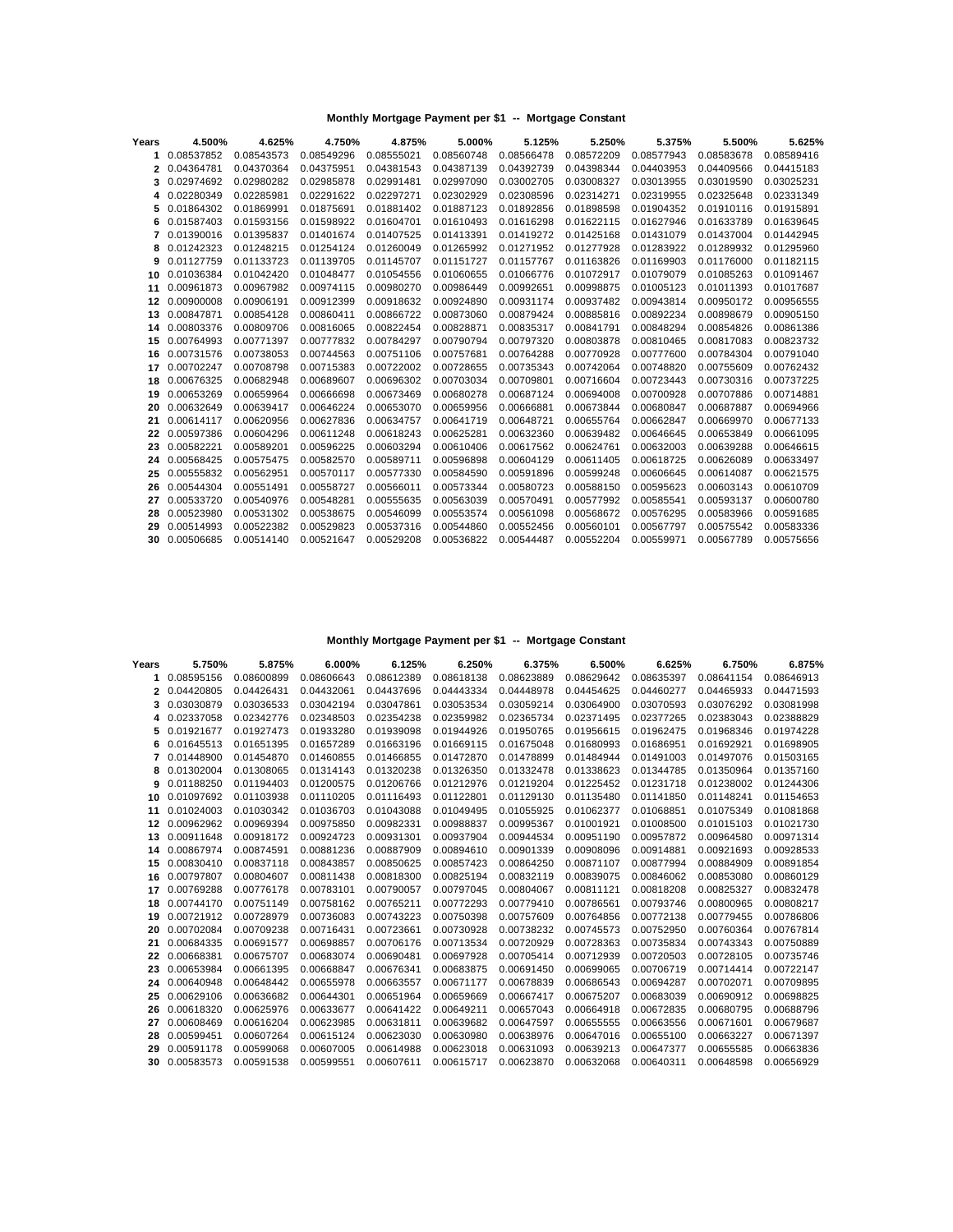| Years | 7.000%     | 7.125%     | 7.250%     | 7.375%     | 7.500%     | 7.625%     | 7.750%     | 7.875%     | 8.000%     | 8.125%     |
|-------|------------|------------|------------|------------|------------|------------|------------|------------|------------|------------|
| 1     | 0.08652675 | 0.08658438 | 0.08664204 | 0.08669972 | 0.08675742 | 0.08681514 | 0.08687288 | 0.08693064 | 0.08698843 | 0.08704624 |
| 2     | 0.04477258 | 0.04482927 | 0.04488600 | 0.04494277 | 0.04499959 | 0.04505645 | 0.04511336 | 0.04517030 | 0.04522729 | 0.04528432 |
| 3     | 0.03087710 | 0.03093428 | 0.03099153 | 0.03104884 | 0.03110622 | 0.03116366 | 0.03122116 | 0.03127873 | 0.03133637 | 0.03139406 |
| 4     | 0.02394624 | 0.02400428 | 0.02406240 | 0.02412061 | 0.02417890 | 0.02423728 | 0.02429574 | 0.02435429 | 0.02441292 | 0.02447164 |
| 5     | 0.01980120 | 0.01986023 | 0.01991936 | 0.01997860 | 0.02003795 | 0.02009740 | 0.02015696 | 0.02021662 | 0.02027639 | 0.02033627 |
| 6     | 0.01704901 | 0.01710909 | 0.01716931 | 0.01722965 | 0.01729011 | 0.01735071 | 0.01741142 | 0.01747227 | 0.01753324 | 0.01759434 |
|       | 0.01509268 | 0.01515386 | 0.01521518 | 0.01527666 | 0.01533828 | 0.01540004 | 0.01546195 | 0.01552401 | 0.01558621 | 0.01564856 |
| 8     | 0.01363372 | 0.01369601 | 0.01375846 | 0.01382108 | 0.01388387 | 0.01394682 | 0.01400994 | 0.01407323 | 0.01413668 | 0.01420029 |
| 9     | 0.01250628 | 0.01256968 | 0.01263328 | 0.01269705 | 0.01276102 | 0.01282516 | 0.01288950 | 0.01295401 | 0.01301871 | 0.01308360 |
| 10    | 0.01161085 | 0.01167537 | 0.01174010 | 0.01180504 | 0.01187018 | 0.01193552 | 0.01200106 | 0.01206681 | 0.01213276 | 0.01219891 |
| 11    | 0.01088410 | 0.01094974 | 0.01101561 | 0.01108170 | 0.01114801 | 0.01121454 | 0.01128129 | 0.01134826 | 0.01141545 | 0.01148286 |
| 12    | 0.01028381 | 0.01035056 | 0.01041756 | 0.01048479 | 0.01055226 | 0.01061997 | 0.01068792 | 0.01075611 | 0.01082453 | 0.01089318 |
| 13    | 0.00978074 | 0.00984860 | 0.00991671 | 0.00998508 | 0.01005370 | 0.01012258 | 0.01019172 | 0.01026110 | 0.01033074 | 0.01040063 |
| 14    | 0.00935401 | 0.00942295 | 0.00949218 | 0.00956167 | 0.00963143 | 0.00970147 | 0.00977177 | 0.00984234 | 0.00991318 | 0.00998429 |
| 15    | 0.00898828 | 0.00905831 | 0.00912863 | 0.00919923 | 0.00927012 | 0.00934130 | 0.00941276 | 0.00948450 | 0.00955652 | 0.00962882 |
| 16    | 0.00867208 | 0.00874318 | 0.00881458 | 0.00888628 | 0.00895828 | 0.00903058 | 0.00910317 | 0.00917606 | 0.00924925 | 0.00932273 |
| 17    | 0.00839661 | 0.00846876 | 0.00854122 | 0.00861400 | 0.00868709 | 0.00876050 | 0.00883421 | 0.00890824 | 0.00898257 | 0.00905720 |
| 18    | 0.00815502 | 0.00822821 | 0.00830172 | 0.00837556 | 0.00844973 | 0.00852423 | 0.00859904 | 0.00867417 | 0.00874963 | 0.00882539 |
| 19    | 0.00794192 | 0.00801613 | 0.00809068 | 0.00816556 | 0.00824079 | 0.00831635 | 0.00839224 | 0.00846846 | 0.00854501 | 0.00862189 |
| 20    | 0.00775299 | 0.00782820 | 0.00790376 | 0.00797967 | 0.00805593 | 0.00813254 | 0.00820949 | 0.00828677 | 0.00836440 | 0.00844236 |
| 21    | 0.00758472 | 0.00766091 | 0.00773747 | 0.00781439 | 0.00789166 | 0.00796929 | 0.00804727 | 0.00812560 | 0.00820428 | 0.00828330 |
| 22    | 0.00743424 | 0.00751140 | 0.00758893 | 0.00766684 | 0.00774510 | 0.00782374 | 0.00790273 | 0.00798208 | 0.00806178 | 0.00814183 |
| 23    | 0.00729919 | 0.00737730 | 0.00745579 | 0.00753465 | 0.00761389 | 0.00769350 | 0.00777348 | 0.00785382 | 0.00793453 | 0.00801558 |
| 24    | 0.00717760 | 0.00725663 | 0.00733605 | 0.00741586 | 0.00749605 | 0.00757662 | 0.00765756 | 0.00773887 | 0.00782054 | 0.00790258 |
| 25    | 0.00706779 | 0.00714773 | 0.00722807 | 0.00730880 | 0.00738991 | 0.00747141 | 0.00755329 | 0.00763554 | 0.00771816 | 0.00780115 |
| 26    | 0.00696838 | 0.00704920 | 0.00713043 | 0.00721206 | 0.00729407 | 0.00737648 | 0.00745927 | 0.00754244 | 0.00762598 | 0.00770989 |
| 27    | 0.00687815 | 0.00695984 | 0.00704194 | 0.00712444 | 0.00720734 | 0.00729063 | 0.00737430 | 0.00745836 | 0.00754280 | 0.00762761 |
| 28    | 0.00679609 | 0.00687862 | 0.00696157 | 0.00704492 | 0.00712868 | 0.00721282 | 0.00729736 | 0.00738229 | 0.00746759 | 0.00755326 |
| 29    | 0.00672130 | 0.00680466 | 0.00688843 | 0.00697262 | 0.00705720 | 0.00714218 | 0.00722756 | 0.00731332 | 0.00739946 | 0.00748597 |
| 30    | 0.00665302 | 0.00673719 | 0.00682176 | 0.00690675 | 0.00699215 | 0.00707794 | 0.00716412 | 0.00725069 | 0.00733765 | 0.00742497 |
|       |            |            |            |            |            |            |            |            |            |            |

| Years | 8.250%        | 8.375%     | 8.500%     | 8.625%     | 8.750%     | 8.875%     | 9.000%     | 9.125%     | 9.250%     | 9.375%     |
|-------|---------------|------------|------------|------------|------------|------------|------------|------------|------------|------------|
| 1     | 0.08710406    | 0.08716191 | 0.08721978 | 0.08727767 | 0.08733559 | 0.08739352 | 0.08745148 | 0.08750945 | 0.08756745 | 0.08762547 |
|       | 2 0.04534140  | 0.04539851 | 0.04545567 | 0.04551288 | 0.04557012 | 0.04562741 | 0.04568474 | 0.04574212 | 0.04579953 | 0.04585699 |
| 3     | 0.03145182    | 0.03150965 | 0.03156754 | 0.03162549 | 0.03168351 | 0.03174159 | 0.03179973 | 0.03185794 | 0.03191621 | 0.03197455 |
| 4     | 0.02453044    | 0.02458933 | 0.02464830 | 0.02470736 | 0.02476650 | 0.02482573 | 0.02488504 | 0.02494444 | 0.02500392 | 0.02506349 |
| 5     | 0.02039625    | 0.02045634 | 0.02051653 | 0.02057683 | 0.02063723 | 0.02069774 | 0.02075836 | 0.02081907 | 0.02087990 | 0.02094083 |
| 6     | 0.01765556    | 0.01771691 | 0.01777838 | 0.01783998 | 0.01790171 | 0.01796356 | 0.01802554 | 0.01808764 | 0.01814986 | 0.01821222 |
|       | 7 0.01571106  | 0.01577370 | 0.01583649 | 0.01589942 | 0.01596249 | 0.01602571 | 0.01608908 | 0.01615259 | 0.01621624 | 0.01628004 |
| 8     | 0.01426407    | 0.01432802 | 0.01439213 | 0.01445640 | 0.01452084 | 0.01458544 | 0.01465020 | 0.01471513 | 0.01478022 | 0.01484547 |
| 9     | 0.01314867    | 0.01321392 | 0.01327935 | 0.01334497 | 0.01341077 | 0.01347675 | 0.01354291 | 0.01360925 | 0.01367577 | 0.01374248 |
| 10    | 0.01226526    | 0.01233182 | 0.01239857 | 0.01246552 | 0.01253268 | 0.01260003 | 0.01266758 | 0.01273533 | 0.01280327 | 0.01287142 |
| 11    | 0.01155048    | 0.01161833 | 0.01168639 | 0.01175467 | 0.01182317 | 0.01189188 | 0.01196080 | 0.01202994 | 0.01209930 | 0.01216887 |
| 12    | 0.01096207    | 0.01103120 | 0.01110056 | 0.01117015 | 0.01123997 | 0.01131002 | 0.01138031 | 0.01145082 | 0.01152156 | 0.01159253 |
| 13    | 0.01047077    | 0.01054115 | 0.01061179 | 0.01068268 | 0.01075381 | 0.01082518 | 0.01089681 | 0.01096867 | 0.01104078 | 0.01111313 |
| 14    | 0.01005566    | 0.01012729 | 0.01019919 | 0.01027134 | 0.01034376 | 0.01041644 | 0.01048938 | 0.01056257 | 0.01063602 | 0.01070972 |
| 15    | 0.00970140    | 0.00977426 | 0.00984740 | 0.00992080 | 0.00999449 | 0.01006844 | 0.01014267 | 0.01021716 | 0.01029192 | 0.01036695 |
| 16    | 0.00939650    | 0.00947056 | 0.00954491 | 0.00961955 | 0.00969447 | 0.00976967 | 0.00984516 | 0.00992093 | 0.00999697 | 0.01007330 |
| 17    | 0.00913214    | 0.00920738 | 0.00928292 | 0.00935876 | 0.00943489 | 0.00951132 | 0.00958804 | 0.00966505 | 0.00974235 | 0.00981994 |
| 18    | 0.00890148    | 0.00897787 | 0.00905457 | 0.00913159 | 0.00920890 | 0.00928653 | 0.00936445 | 0.00944267 | 0.00952119 | 0.00960001 |
| 19    | 0.00869909    | 0.00877661 | 0.00885446 | 0.00893261 | 0.00901109 | 0.00908987 | 0.00916897 | 0.00924837 | 0.00932808 | 0.00940809 |
| 20    | 0.00852066    | 0.00859928 | 0.00867823 | 0.00875751 | 0.00883711 | 0.00891702 | 0.00899726 | 0.00907781 | 0.00915867 | 0.00923984 |
| 21    | 0.00836266    | 0.00844236 | 0.00852239 | 0.00860276 | 0.00868345 | 0.00876447 | 0.00884581 | 0.00892747 | 0.00900945 | 0.00909174 |
| 22    | 0.00822223    | 0.00830298 | 0.00838406 | 0.00846548 | 0.00854724 | 0.00862933 | 0.00871174 | 0.00879448 | 0.00887754 | 0.00896092 |
| 23    | 0.00809700    | 0.00817876 | 0.00826087 | 0.00834332 | 0.00842610 | 0.00850923 | 0.00859268 | 0.00867646 | 0.00876057 | 0.00884500 |
| 24    | 0.00798497    | 0.00806772 | 0.00815082 | 0.00823427 | 0.00831806 | 0.00840218 | 0.00848664 | 0.00857143 | 0.00865655 | 0.00874199 |
| 25    | 0.00788450    | 0.00796821 | 0.00805227 | 0.00813668 | 0.00822144 | 0.00830653 | 0.00839196 | 0.00847773 | 0.00856382 | 0.00865023 |
| 26    | 0.00779417    | 0.00787881 | 0.00796380 | 0.00804914 | 0.00813483 | 0.00822087 | 0.00830723 | 0.00839394 | 0.00848096 | 0.00856832 |
| 27    | 0.00771278    | 0.00779832 | 0.00788421 | 0.00797046 | 0.00805705 | 0.00814398 | 0.00823125 | 0.00831886 | 0.00840679 | 0.00849504 |
| 28    | 0.00763930    | 0.00772571 | 0.00781247 | 0.00789959 | 0.00798705 | 0.00807486 | 0.00816300 | 0.00825147 | 0.00834027 | 0.00842938 |
| 29    | 0.00757286    | 0.00766010 | 0.00774770 | 0.00783566 | 0.00792396 | 0.00801260 | 0.00810158 | 0.00819088 | 0.00828051 | 0.00837046 |
|       | 30 0.00751267 | 0.00760072 | 0.00768913 | 0.00777790 | 0.00786700 | 0.00795645 | 0.00804623 | 0.00813633 | 0.00822675 | 0.00831749 |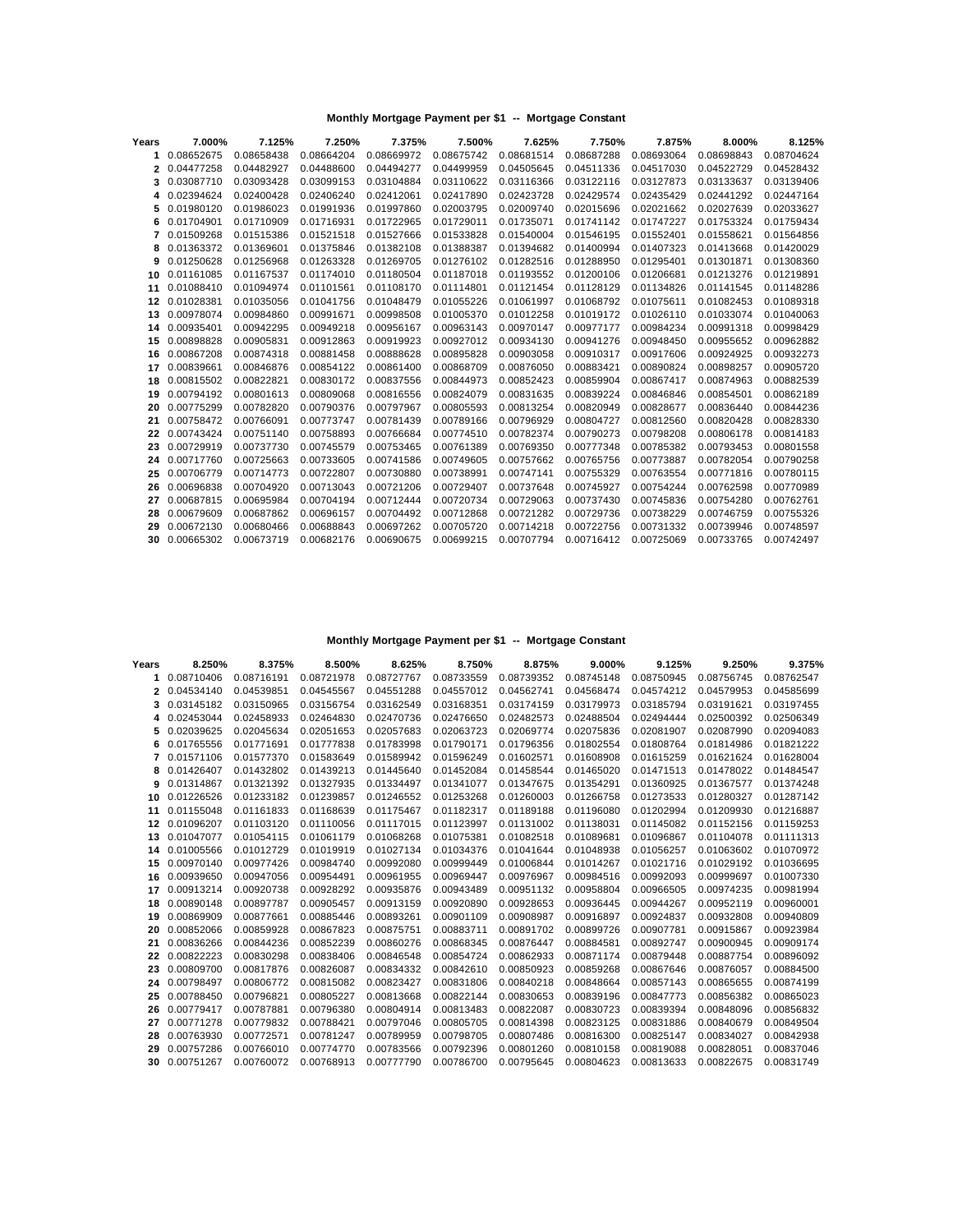| Years | 9.500%     | 9.625%     | 9.750%     | 9.875%     | 10.000%    | 10.125%    | 10.250%    | 10.375%    | 10.500%    | 10.625%    |
|-------|------------|------------|------------|------------|------------|------------|------------|------------|------------|------------|
| 1     | 0.08768351 | 0.08774157 | 0.08779966 | 0.08785776 | 0.08791589 | 0.08797403 | 0.08803220 | 0.08809039 | 0.08814860 | 0.08820683 |
| 2     | 0.04591449 | 0.04597204 | 0.04602962 | 0.04608725 | 0.04614493 | 0.04620264 | 0.04626040 | 0.04631820 | 0.04637604 | 0.04643393 |
| 3     | 0.03203295 | 0.03209141 | 0.03214994 | 0.03220853 | 0.03226719 | 0.03232591 | 0.03238469 | 0.03244353 | 0.03250244 | 0.03256142 |
| 4     | 0.02512314 | 0.02518287 | 0.02524269 | 0.02530260 | 0.02536258 | 0.02542266 | 0.02548281 | 0.02554305 | 0.02560338 | 0.02566379 |
| 5     | 0.02100186 | 0.02106300 | 0.02112424 | 0.02118559 | 0.02124704 | 0.02130860 | 0.02137026 | 0.02143203 | 0.02149390 | 0.02155587 |
| 6     | 0.01827469 | 0.01833729 | 0.01840002 | 0.01846286 | 0.01852584 | 0.01858894 | 0.01865216 | 0.01871550 | 0.01877897 | 0.01884256 |
|       | 0.01634398 | 0.01640807 | 0.01647230 | 0.01653667 | 0.01660118 | 0.01666584 | 0.01673064 | 0.01679559 | 0.01686067 | 0.01692590 |
| 8     | 0.01491089 | 0.01497646 | 0.01504220 | 0.01510810 | 0.01517416 | 0.01524039 | 0.01530677 | 0.01537331 | 0.01544002 | 0.01550688 |
| 9     | 0.01380936 | 0.01387642 | 0.01394367 | 0.01401109 | 0.01407869 | 0.01414646 | 0.01421442 | 0.01428255 | 0.01435086 | 0.01441935 |
| 10    | 0.01293976 | 0.01300829 | 0.01307702 | 0.01314595 | 0.01321507 | 0.01328439 | 0.01335390 | 0.01342360 | 0.01349350 | 0.01356359 |
| 11    | 0.01223865 | 0.01230864 | 0.01237884 | 0.01244925 | 0.01251988 | 0.01259071 | 0.01266175 | 0.01273300 | 0.01280446 | 0.01287612 |
| 12    | 0.01166373 | 0.01173516 | 0.01180681 | 0.01187868 | 0.01195078 | 0.01202311 | 0.01209565 | 0.01216842 | 0.01224141 | 0.01231462 |
| 13    | 0.01118572 | 0.01125855 | 0.01133163 | 0.01140493 | 0.01147848 | 0.01155226 | 0.01162628 | 0.01170053 | 0.01177502 | 0.01184974 |
| 14    | 0.01078368 | 0.01085789 | 0.01093235 | 0.01100707 | 0.01108203 | 0.01115724 | 0.01123269 | 0.01130839 | 0.01138434 | 0.01146053 |
| 15    | 0.01044225 | 0.01051781 | 0.01059363 | 0.01066971 | 0.01074605 | 0.01082265 | 0.01089951 | 0.01097662 | 0.01105399 | 0.01113161 |
| 16    | 0.01014990 | 0.01022677 | 0.01030392 | 0.01038133 | 0.01045902 | 0.01053697 | 0.01061519 | 0.01069368 | 0.01077242 | 0.01085143 |
| 17    | 0.00989781 | 0.00997596 | 0.01005440 | 0.01013311 | 0.01021210 | 0.01029137 | 0.01037091 | 0.01045073 | 0.01053081 | 0.01061116 |
| 18    | 0.00967911 | 0.00975851 | 0.00983820 | 0.00991818 | 0.00999844 | 0.01007898 | 0.01015980 | 0.01024090 | 0.01032228 | 0.01040393 |
| 19    | 0.00948840 | 0.00956900 | 0.00964991 | 0.00973110 | 0.00981259 | 0.00989436 | 0.00997642 | 0.01005877 | 0.01014139 | 0.01022429 |
| 20    | 0.00932131 | 0.00940309 | 0.00948517 | 0.00956754 | 0.00965022 | 0.00973318 | 0.00981643 | 0.00989997 | 0.00998380 | 0.01006790 |
| 21    | 0.00917434 | 0.00925725 | 0.00934047 | 0.00942398 | 0.00950780 | 0.00959191 | 0.00967631 | 0.00976101 | 0.00984599 | 0.00993125 |
| 22    | 0.00904461 | 0.00912862 | 0.00921293 | 0.00929754 | 0.00938246 | 0.00946767 | 0.00955318 | 0.00963898 | 0.00972507 | 0.00981144 |
| 23    | 0.00892974 | 0.00901480 | 0.00910017 | 0.00918584 | 0.00927182 | 0.00935809 | 0.00944466 | 0.00953152 | 0.00961867 | 0.00970611 |
| 24    | 0.00882775 | 0.00891382 | 0.00900020 | 0.00908689 | 0.00917389 | 0.00926118 | 0.00934877 | 0.00943664 | 0.00952481 | 0.00961326 |
| 25    | 0.00873697 | 0.00882402 | 0.00891137 | 0.00899904 | 0.00908701 | 0.00917527 | 0.00926383 | 0.00935268 | 0.00944182 | 0.00953123 |
| 26    | 0.00865599 | 0.00874397 | 0.00883227 | 0.00892087 | 0.00900977 | 0.00909897 | 0.00918846 | 0.00927823 | 0.00936829 | 0.00945863 |
| 27    | 0.00858361 | 0.00867250 | 0.00876169 | 0.00885118 | 0.00894098 | 0.00903106 | 0.00912144 | 0.00921210 | 0.00930304 | 0.00939425 |
| 28    | 0.00851882 | 0.00860856 | 0.00869861 | 0.00878896 | 0.00887960 | 0.00897054 | 0.00906176 | 0.00915326 | 0.00924504 | 0.00933708 |
| 29    | 0.00846071 | 0.00855128 | 0.00864215 | 0.00873331 | 0.00882477 | 0.00891651 | 0.00900854 | 0.00910084 | 0.00919341 | 0.00928624 |
| 30    | 0.00840854 | 0.00849989 | 0.00859154 | 0.00868349 | 0.00877572 | 0.00886823 | 0.00896101 | 0.00905407 | 0.00914739 | 0.00924098 |
|       |            |            |            |            |            |            |            |            |            |            |

| Years | 10.750%       | 10.875%    | 11.000%    | 11.125%    | 11.250%    | 11.375%    | 11.500%    | 11.625%    | 11.750%    | 11.875%    |
|-------|---------------|------------|------------|------------|------------|------------|------------|------------|------------|------------|
| 1.    | 0.08826509    | 0.08832336 | 0.08838166 | 0.08843998 | 0.08849831 | 0.08855667 | 0.08861505 | 0.08867346 | 0.08873188 | 0.08879032 |
|       | 2 0.04649185  | 0.04654983 | 0.04660784 | 0.04666589 | 0.04672399 | 0.04678213 | 0.04684032 | 0.04689854 | 0.04695681 | 0.04701512 |
|       | 3 0.03262045  | 0.03267955 | 0.03273872 | 0.03279794 | 0.03285723 | 0.03291659 | 0.03297601 | 0.03303549 | 0.03309503 | 0.03315464 |
| 4     | 0.02572428    | 0.02578486 | 0.02584552 | 0.02590627 | 0.02596710 | 0.02602801 | 0.02608901 | 0.02615009 | 0.02621125 | 0.02627250 |
| 5     | 0.02161795    | 0.02168014 | 0.02174242 | 0.02180481 | 0.02186731 | 0.02192991 | 0.02199261 | 0.02205541 | 0.02211832 | 0.02218133 |
| 6     | 0.01890628    | 0.01897012 | 0.01903408 | 0.01909816 | 0.01916237 | 0.01922670 | 0.01929116 | 0.01935573 | 0.01942043 | 0.01948525 |
|       | 7 0.01699127  | 0.01705678 | 0.01712244 | 0.01718823 | 0.01725417 | 0.01732024 | 0.01738646 | 0.01745282 | 0.01751932 | 0.01758595 |
|       | 8 0.01557390  | 0.01564108 | 0.01570843 | 0.01577593 | 0.01584358 | 0.01591140 | 0.01597937 | 0.01604751 | 0.01611579 | 0.01618424 |
|       | 9 0.01448801  | 0.01455685 | 0.01462586 | 0.01469505 | 0.01476441 | 0.01483395 | 0.01490366 | 0.01497354 | 0.01504360 | 0.01511383 |
| 10    | 0.01363387    | 0.01370434 | 0.01377500 | 0.01384585 | 0.01391689 | 0.01398813 | 0.01405954 | 0.01413115 | 0.01420295 | 0.01427493 |
| 11    | 0.01294799    | 0.01302007 | 0.01309235 | 0.01316483 | 0.01323752 | 0.01331041 | 0.01338350 | 0.01345680 | 0.01353029 | 0.01360399 |
| 12    | 0.01238804    | 0.01246169 | 0.01253555 | 0.01260963 | 0.01268393 | 0.01275844 | 0.01283317 | 0.01290810 | 0.01298326 | 0.01305862 |
| 13    | 0.01192469    | 0.01199987 | 0.01207527 | 0.01215091 | 0.01222677 | 0.01230286 | 0.01237918 | 0.01245572 | 0.01253248 | 0.01260946 |
|       | 14 0.01153696 | 0.01161363 | 0.01169054 | 0.01176769 | 0.01184508 | 0.01192270 | 0.01200055 | 0.01207864 | 0.01215696 | 0.01223551 |
| 15    | 0.01120948    | 0.01128760 | 0.01136597 | 0.01144459 | 0.01152345 | 0.01160255 | 0.01168190 | 0.01176149 | 0.01184131 | 0.01192138 |
| 16    | 0.01093070    | 0.01101022 | 0.01109000 | 0.01117004 | 0.01125033 | 0.01133086 | 0.01141165 | 0.01149268 | 0.01157396 | 0.01165549 |
| 17    | 0.01069178    | 0.01077266 | 0.01085381 | 0.01093521 | 0.01101687 | 0.01109879 | 0.01118096 | 0.01126339 | 0.01134606 | 0.01142899 |
| 18    | 0.01048585    | 0.01056804 | 0.01065050 | 0.01073322 | 0.01081620 | 0.01089945 | 0.01098295 | 0.01106671 | 0.01115073 | 0.01123499 |
| 19    | 0.01030747    | 0.01039092 | 0.01047464 | 0.01055863 | 0.01064288 | 0.01072740 | 0.01081218 | 0.01089722 | 0.01098251 | 0.01106806 |
| 20    | 0.01015229    | 0.01023695 | 0.01032188 | 0.01040709 | 0.01049256 | 0.01057830 | 0.01066430 | 0.01075056 | 0.01083707 | 0.01092384 |
| 21    | 0.01001679    | 0.01010261 | 0.01018871 | 0.01027508 | 0.01036171 | 0.01044861 | 0.01053578 | 0.01062320 | 0.01071088 | 0.01079881 |
| 22    | 0.00989810    | 0.00998503 | 0.01007223 | 0.01015971 | 0.01024746 | 0.01033547 | 0.01042374 | 0.01051227 | 0.01060106 | 0.01069010 |
| 23    | 0.00979382    | 0.00988181 | 0.00997008 | 0.01005862 | 0.01014742 | 0.01023649 | 0.01032581 | 0.01041540 | 0.01050523 | 0.01059532 |
|       | 24 0.00970199 | 0.00979099 | 0.00988027 | 0.00996981 | 0.01005962 | 0.01014969 | 0.01024002 | 0.01033060 | 0.01042142 | 0.01051250 |
| 25    | 0.00962093    | 0.00971089 | 0.00980113 | 0.00989163 | 0.00998240 | 0.01007342 | 0.01016469 | 0.01025621 | 0.01034798 | 0.01043999 |
| 26    | 0.00954924    | 0.00964012 | 0.00973127 | 0.00982268 | 0.00991435 | 0.01000627 | 0.01009844 | 0.01019085 | 0.01028351 | 0.01037640 |
| 27    | 0.00948574    | 0.00957749 | 0.00966950 | 0.00976177 | 0.00985429 | 0.00994706 | 0.01004008 | 0.01013333 | 0.01022682 | 0.01032054 |
| 28    | 0.00942940    | 0.00952197 | 0.00961480 | 0.00970788 | 0.00980121 | 0.00989478 | 0.00998859 | 0.01008264 | 0.01017691 | 0.01027141 |
| 29    | 0.00937934    | 0.00947269 | 0.00956629 | 0.00966014 | 0.00975423 | 0.00984856 | 0.00994312 | 0.01003791 | 0.01013292 | 0.01022815 |
|       | 30 0.00933481 | 0.00942890 | 0.00952323 | 0.00961781 | 0.00971261 | 0.00980765 | 0.00990291 | 0.00999840 | 0.01009410 | 0.01019001 |